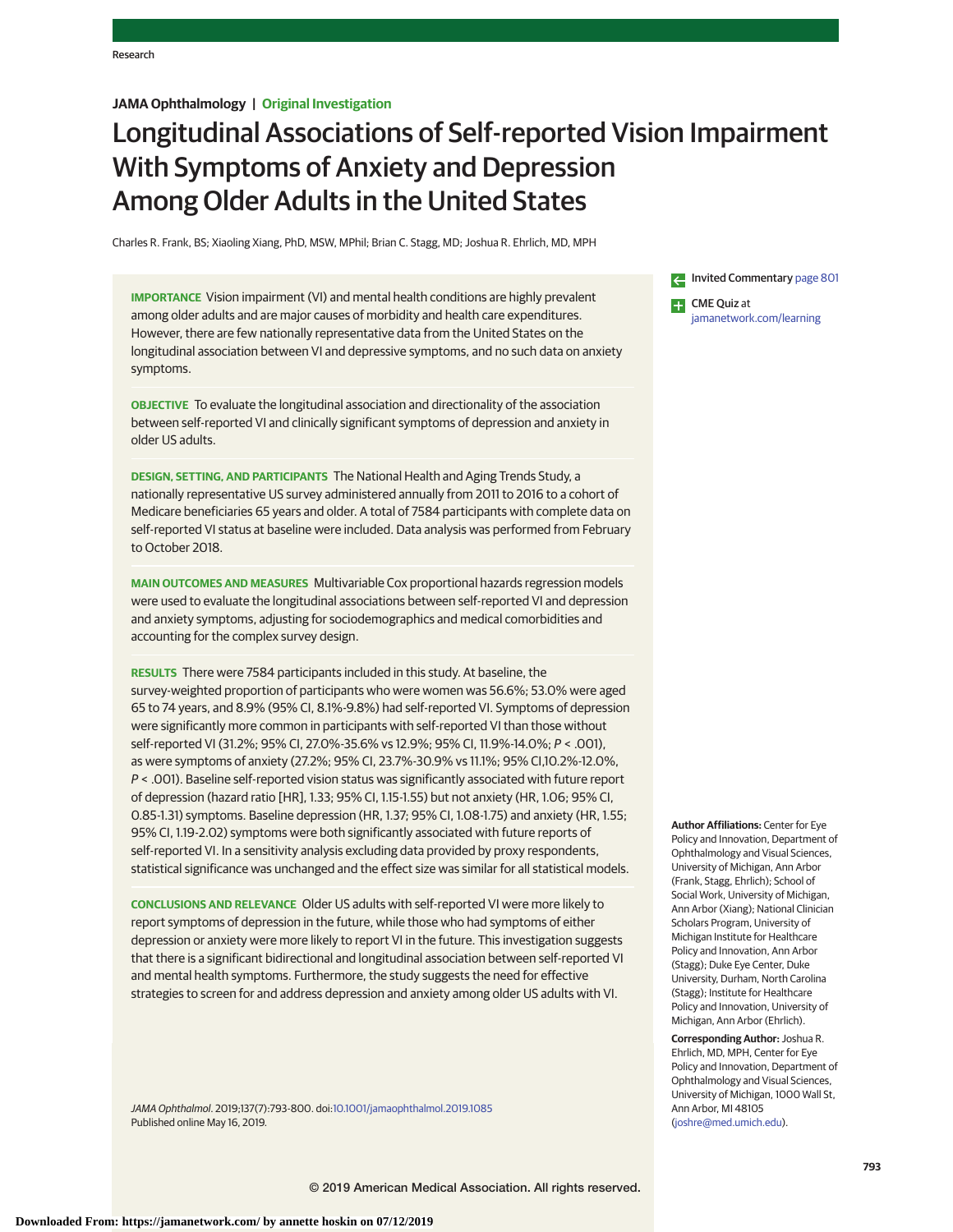ision impairment (VI) and mental health conditions are<br>
2 important drivers of the global burden of chronic dis-<br>
ease in elderly persons.<sup>1,2</sup> Although these conditions<br>
are often tratable, they may also result in disabil 2 important drivers of the global burden of chronic disare often treatable, they may also result in disability and decreased quality of life.3,4 Prior studies have attempted to show an association between VI and mental health, and there is evidence that the prevalence of depression is higher in those with vision loss.<sup>5</sup>

Most prior studies on the association between VI and mental health conditions were cross-sectional, <sup>6-9</sup> focused on a narrow population,<sup>10</sup> or were conducted outside of the United States.<sup>11-16</sup> These studies have yielded mixed results. Two longitudinal studies examined the association between vision and depression among older adults in the United States.<sup>9,16</sup> However, these studies both reported the association of vision with changes in depression symptoms scores—an approach that may be less relevant to mental health and well-being than assessing the presence or absence of clinically significant symptoms.17,18 In addition, a single study from France provided evidence for a bidirectional association between VI and depression.<sup>13</sup> Fewer studies have examined the association between vision loss and anxiety<sup>14,15,19-22</sup> and, to our knowledge, none has looked at this association longitudinally in a nationally representative sample of older US adults.

In the longitudinal study reported herein, we hypothesized that older adults with self-reported VI were more likely to develop clinically significant symptoms of depression and anxiety, and we also tested the reverse pathway leading from mental health symptoms to VI. A more complete understanding of the longitudinal associations between vision and mental health is important, as both conditions are projected to affect a growing number of older adults in the United States and globally. These data may help to shape public health approaches and the design of tailored interventions, such as innovative models of geriatrics care, to address co-occurring mental health and vision disorders in older US adults.

## Methods

# Study Sample

We used data from round 1 (2011) through round 6 (2016) of the National Health and Aging Trends Study (NHATS) publicuse data sets.<sup>23</sup> Data analysis was conducted from February to October 2018. NHATS is a nationally representative panel study of Medicare beneficiaries 65 years and older. A total of 7609 community-dwelling older adults or their proxies completed in-person interviews in round 1. Annual follow-up interviews were conducted with these participants regardless of residential status. After excluding participants with missing data on VI status at baseline (n = 25), the final analytical sample consisted of 7584 Medicare beneficiaries 65 years or older. If a respondent was unable to answer for themselves, a proxy respondent, who was most often a close family member, was surveyed. The method used to account for the effect of proxy responses is described below. The University of Michigan Institutional Review Board deemed this

## **Key Points**

**Question** What is the longitudinal association between self-reported vision impairment and depression and anxiety symptoms in older US adults?

**Findings** In this 5-year, nationally representative cohort study of 7584 Medicare beneficiaries 65 years and older, participants with self-reported vision impairment at baseline had an increased hazard of reporting future symptoms of depression, and those with depression or anxiety symptoms at baseline had an increased hazard of reporting vision impairment in the future.

**Meaning** The findings suggest a longitudinal and bidirectional association between vision impairment and mental health symptoms in older US adults.

study exempt because it consisted of secondary analyses of publicly available data.

## Measures

## Vision Impairment

Vision status was determined by self-report. A participant was defined as having VI if they reported that they were blind or could not see across the street and/or read newspaper print, even with glasses, in a given round of the survey.

#### Depressive and Anxiety Symptoms

The Patient Health Questionnaire for Depression and Anxiety (PHQ-4) was administered annually to participants and proxy respondents. The PHQ-4 is a brief screening tool for depression and anxiety symptoms that consists of 2 discrete factors<sup>18</sup> combining a 2-item measure of depression (PHQ-2)<sup>17</sup> and 2-item measure of generalized anxiety disorder (GAD-2).<sup>24</sup> The PHQ-4 scores range from 0 to 12, with increasing PHQ-4 scores strongly associated with functional impairment, disability days, and health care use.<sup>18</sup>

The depression subscale of PHQ-4 measures how often a person experienced "little interest or pleasure in doing things" and "feeling down, depressed, or hopeless" over the past month. Responses to each question were recorded on a 4-point Likert scale (scored 0-3) with total scores ranging from 0 to 6 and a higher score indicating more depressive symptoms. We created a dichotomous indicator of clinically significant depressive symptoms using a cutoff score of 3, which has a sensitivity of 0.87 and a specificity of 0.78 for major depressive disorder, and has a sensitivity of 0.79 and specificity of 0.86 for any type of depressive disorder.<sup>17</sup>

The anxiety subscale of PHQ-4 measures how often participants "felt nervous, anxious, or on edge" and were "unable to stop or control worrying" over the past month on a 4-point Likert scale (scored 0-3) with total scores ranging from 0 to 6 and a higher score indicating more anxiety symptoms. We created a dichotomous indicator of clinically significant anxiety symptoms using a cutoff score of 3, which has a sensitivity of 0.76 and specificity of 0.81 for generalized anxiety disorder,<sup>25</sup> and also has good operating characteristics for detecting panic disorder, social anxiety, and posttraumatic stress disorder.<sup>24</sup>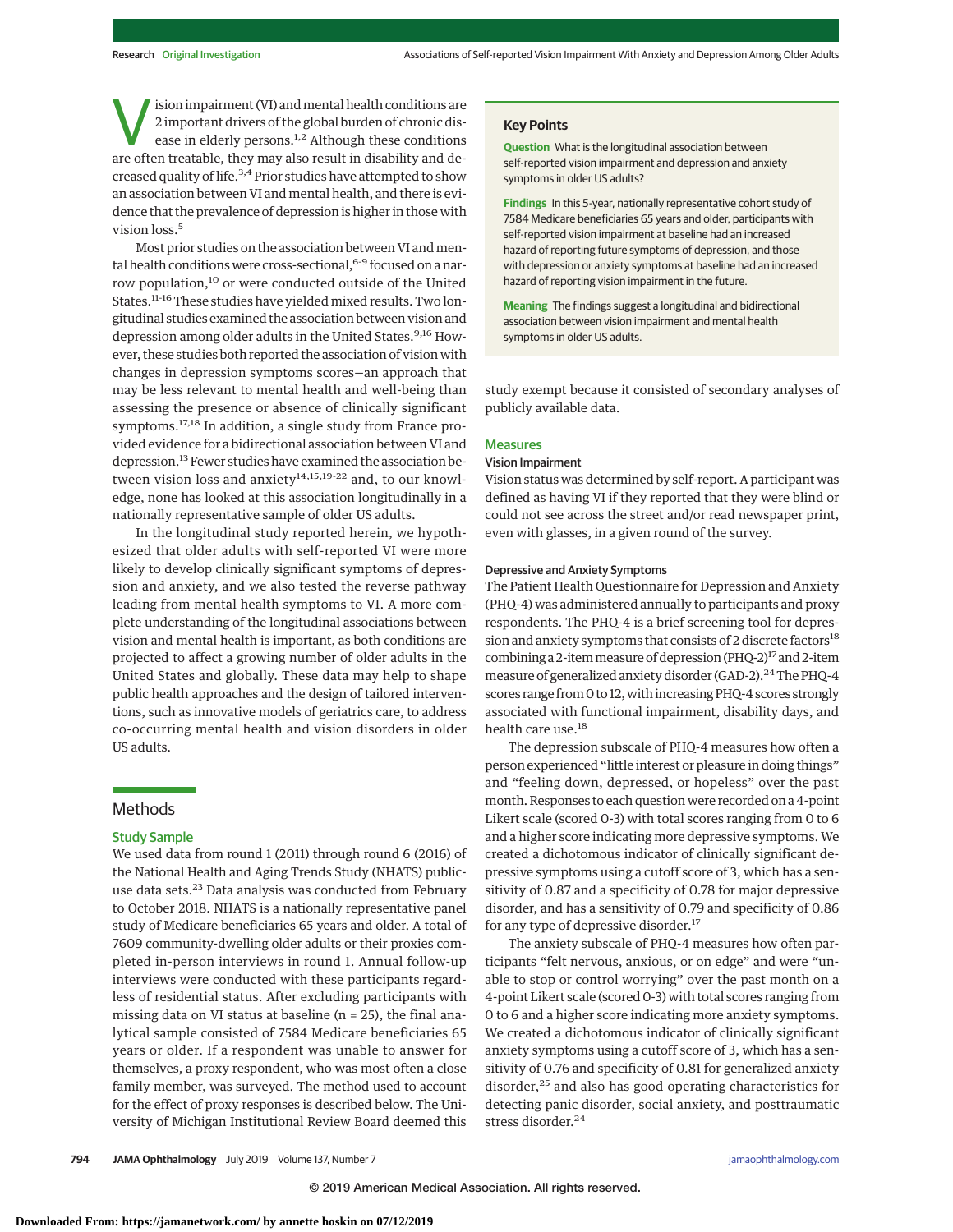## **Covariates**

Sociodemographic characteristics included age, sex, race/ ethnicity, and highest educational level. A dichotomous indicator of Medicaid-Medicare dual eligibility was also included as an indicator of financial well-being. We used the validated NHATS 3-level dementia classification to account for cognitive impairment.<sup>26</sup> This classification system categorizes a respondent as having probable cognitive impairment (report of physician diagnosis of dementia or Alzheimer disease or scores ≤1.5 SDs below the mean on ≥2 cognitive tests of memory, orientation, and executive function), possible cognitive impairment (a score ≤1.5 SDs below the mean on 1 cognitive test), or no cognitive impairment.We also included a count of the number of self-reported chronic medical conditions, including hypertension, diabetes, heart disease or myocardial infarction, arthritis, osteoporosis, lung disease, cancer, and stroke. Survey design factors included a dichotomous indicator of proxy respondent.

## Statistical Analysis

Baseline sample characteristics were stratified by VI status and bivariate comparisons were performed using Pearson  $\chi^2$  tests for categorical variables and 2-tailed, unpaired *t*tests for continuous variables.MultivariableCox proportionalhazards regression models were used to estimate the longitudinal association between vision status and mental health. In a first set of models, baseline self-reported vision status was used to estimate the hazard of future clinically significant depression and anxiety symptoms. In a second set of models, baseline depression and anxiety symptoms were used to estimate the hazard of future self-reported VI. Respondents with the outcome of interest at baseline were classified as prevalent cases and were excluded from the corresponding analysis. Participants who never reported an event before the end of the study, loss to follow-up, or death were censored at the last round when they were interviewed.Models were adjusted for time-invariant covariates, including sex, race/ethnicity, andhighest educational level, aswell as time-varying covariates, including age, dementia status, number of chronic medical conditions, Medicaid eligibility, and proxy respondent. The proportional hazards assumption was evaluated for primary variables of interest. In addition, the Kaplan-Meier estimator $27$  was used to estimate the unadjusted survival function for each outcome across survey rounds with respondents stratified by baseline predictor variable status.

We included data from proxy respondents because excluding these observations would have induced selection bias<sup>28</sup> and previous work has shown that statistical adjustment for respondent type can reduce the bias associated with proxy responses.<sup>28,29</sup> However, to evaluate fully whether there was any change in our models associated with data from proxies, we also reran each of the Cox proportional hazards regression models after pairwise deletion of all data provided by proxies.

Statistical analyseswere conducted using Stata, version 15.1 (StataCorp). All models accounted for the complex design of NHATS using baseline survey weights and wave-specific weights based on the procedure described by Heeringa et al.<sup>30</sup> For all analyses,  $P \leq .05$  was considered statistically significant.

## Results

There were 7584 participants included in this study. At baseline, the survey-weighted proportion of participants who were women was 56.6%; 53.0% were aged 65 to 74 years, and 8.9% (95% CI, 8.1%-9.8%) had self-reported VI. Baseline characteristics of the study sample are presented in Table 1. Compared with those without self-reported VI at baseline, respondents with VI were more likely to be older, women, nonwhite, less educated, eligible for Medicaid, have dementia and more medical comorbidities, and require a proxy respondent (*P* < .001 for all comparisons).

The weighted prevalence of depression and anxiety symptoms wasmore than twice as high among participants with selfreported VI compared with those who did not report VI. Among those with self-reported VI, 31.2% (95% CI, 27.0%-35.6%) reported depressive symptoms compared with 12.9% (95% CI, 11.9%-14.0%) (*P* < .001) of those without self-reported VI. The weighted prevalence of anxiety symptoms was 27.2% (95% CI, 23.7%-30.9%) in participants with self-reported VI, compared with 11.1% (95% CI, 10.2%-12.0%) in those without selfreported VI (*P* < .001). When combined, more than 2 in 5 (41.3%; 95% CI, 36.8%-45.9%) participants with selfreported VI had either clinically significant depression or anxiety symptoms compared with less than 1 in 5 (18.6%; 95% CI, 17.3%-20.0%) participants without self-reported VI.

Figure 1 presents Kaplan-Meier curves illustrating the cumulative probability of not reporting psychiatric symptoms over the study period for participants with and without selfreported VI at baseline. The cumulative proportion that did not have depressive symptoms was 0.70 (95% CI, 0.69-0.72) for participants without self-reported VI and 0.50 (95% CI, 0.44- 0.56) for those with self-reported VI. The cumulative proportion that did not have anxiety symptoms was 0.78 (95% CI, 0.76-0.79) for participants without self-reported VI and 0.66 (95% CI, 0.61-0.72) for those with self-reported VI. Figure 2 presents Kaplan-Meier curves for the cumulative probability of not self-reporting VI during the study period for those with and without mental health symptoms at baseline. The cumulative proportion that did not have self-reported VI was 0.82 (95% CI, 0.81-0.83) for participants without depressive symptoms and 0.68 (95% CI, 0.64-0.72) for those with depressive symptoms. The cumulative proportion that did not have self-reported VI was 0.82 (95% CI, 0.81-0.83) for participants without anxiety symptoms and 0.69 (95% CI, 0.64-0.73) for those with anxiety symptoms. Table 2 and Table 3 contain the results of multivariable Cox proportional hazards regression models. Respondents who self-reported VI at baseline had a significantly increased hazard of future clinically significant symptoms of depression (adjusted hazard ratio [aHR], 1.33; 95% CI, 1.15- 1.55) but not anxiety (aHR, 1.06; 95% CI, 0.85-1.31). Those who reported symptoms of depression (aHR, 1.37; 95% CI, 1.08- 1.75) and anxiety (aHR, 1.55; 95% CI, 1.19-2.02) at baseline had a significantly increased hazard of reporting VI in the future.

We reestimated each of the Cox proportional hazards regression models after excluding all data provided by proxy respondents. In these models, the hazard of future depression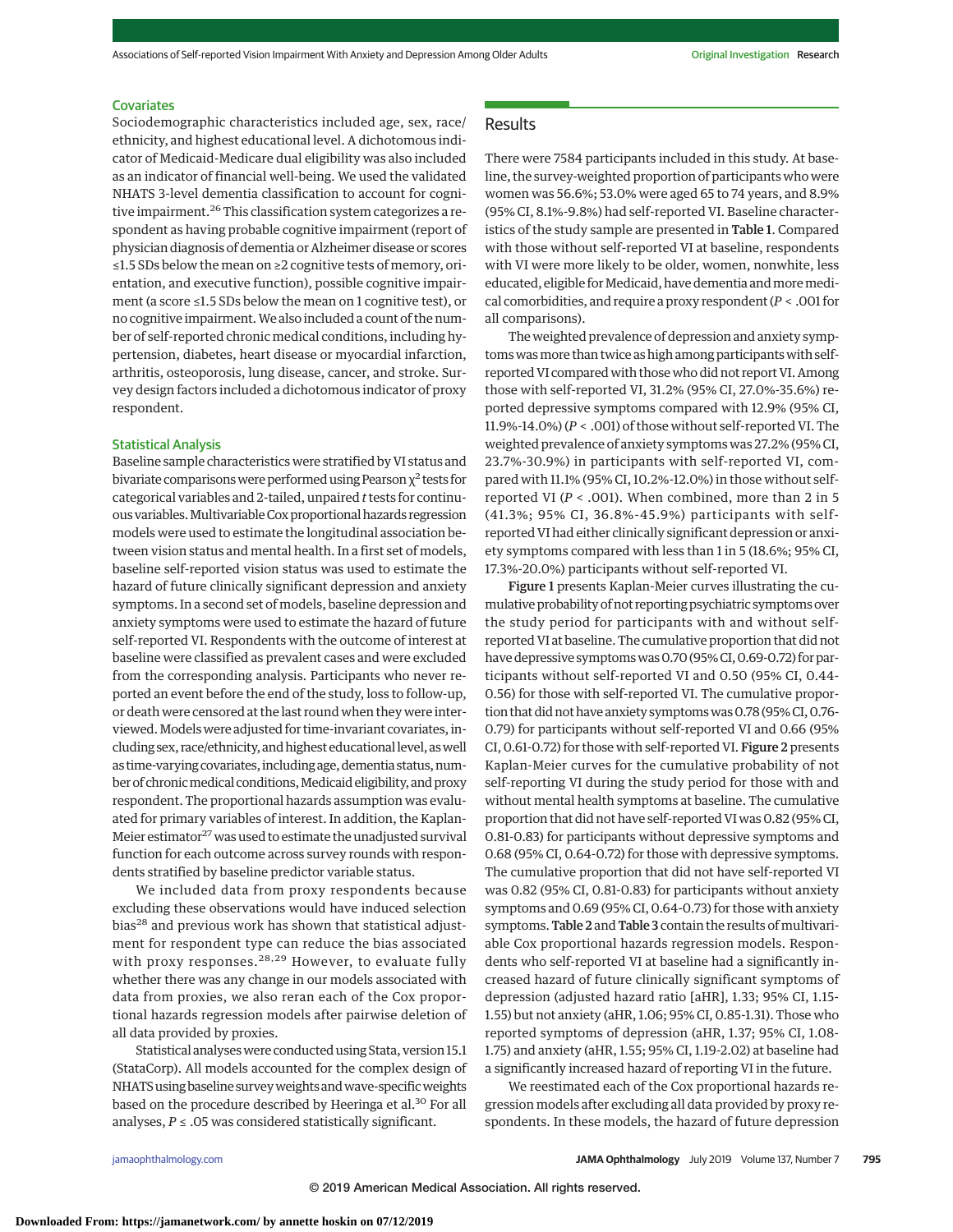| Characteristic                 | No Self-reported VI (95% CI) | Self-reported VI (95% CI) | P Value |  |
|--------------------------------|------------------------------|---------------------------|---------|--|
| No.                            | 6744                         | 840                       |         |  |
| Age groups, %, y               |                              |                           |         |  |
| 65-69                          | 28.7 (27.7-29.8)             | 20.7 (17.6-24.1)          |         |  |
| $70 - 74$                      | $26.0(25.1-26.9)$            | 14.6 (11.3-18.7)          | < .001  |  |
| 75-79                          | 19.3 (18.5-20.1)             | 17.0 (14.0-20.5)          |         |  |
| 80-84                          | 14.4 (13.7-15.2)             | 16.8 (14.1-19.9)          |         |  |
| 85-89                          | $8.3(7.6-8.9)$               | 18.0 (15.4-20.9)          |         |  |
| $\geq 90$                      | $3.3(2.9-3.8)$               | $13.0(11.1-15.2)$         |         |  |
| Sex, %                         |                              |                           |         |  |
| Men                            | 44.3 (42.8-45.9)             | 34.5 (30.1-38.2)          | < .001  |  |
| Women                          | 55.7 (54.1-57.2)             | 65.5 (61.8-69.1)          |         |  |
| Race/ethnicity, %              |                              |                           |         |  |
| White, non-Hispanic            | 81.3 (79.6-82.9)             | 72.1 (67.2-76.5)          | < .001  |  |
| Black, non-Hispanic            | $7.9(7.1-8.7)$               | $10.9(9.3-12.7)$          |         |  |
| Hispanic                       | $6.2(5.3-7.3)$               | $12.2(8.5-17.1)$          |         |  |
| Other                          | $4.6(3.7-5.8)$               | $4.9(3.3-7.4)$            |         |  |
| Educational level, %           |                              |                           |         |  |
| No degree                      | 20.2 (18.5-21.9)             | 38.5 (33.9-43.2)          |         |  |
| High school                    | 27.6 (26.2-29.0)             | 27.4 (24.0-30.1)          |         |  |
| Some college                   | 21.8 (20.5-23.1)             | 18.1 (14.6-22.2)          | < .001  |  |
| College degree                 | 30.5 (28.2-33.0)             | 16.1 (13.0-19.8)          |         |  |
| Dementia status, %             |                              |                           |         |  |
| None                           | 81.7 (80.0-83.2)             | 53.6 (48.7-58.5)          |         |  |
| Possible                       | $10.58(9.4-11.9)$            | 14.7 (11.9-18.0)          | < .001  |  |
| Probable                       | $7.8(7.0-8.6)$               | 31.7 (27.9-35.7)          |         |  |
| Medicare-Medicaid enrollees, % | $10.7(9.5-12.0)$             | 25.0 (21.0-29.3)          | < .001  |  |
| Chronic disease count, mean    | $2.32(2.28-2.36)$            | $3.03(2.88-3.17)$         | < .001  |  |
| Proxy respondent, %            | $4.0(3.5-4.7)$               | 22.3 (18.7-26.3)          | < .001  |  |

Abbreviation: VI, vision impairment.

Figure 1. Cumulative Probability of Not Reporting Mental Health Symptoms During the Follow-up Period



The cumulative probability of not reporting clinically significant depression (A) and anxiety (B) symptoms during 5 years of follow-up among participants with and without self-reported vision impairment (VI) at baseline. Respondents with the outcome of interest at baseline are excluded.

(HR, 1.40; 95% CI, 1.18-1.66) and anxiety (HR, 1.15; 95% CI, 0.89- 1.49) symptoms in participants with baseline self-reported VI, and the hazard of future self-reported VI in those with baseline depression (HR, 1.48; 95% CI, 1.12-1.96) and anxiety (HR, 1.67; 95% CI, 1.23-2.28) symptoms was similar to the models that included proxy data.

**796 JAMA Ophthalmology** July 2019 Volume 137, Number 7 **(Reprinted)** and the printed of the printed of the printed of the printed of the printed of the printed of the printed of the printed of the printed of the printed o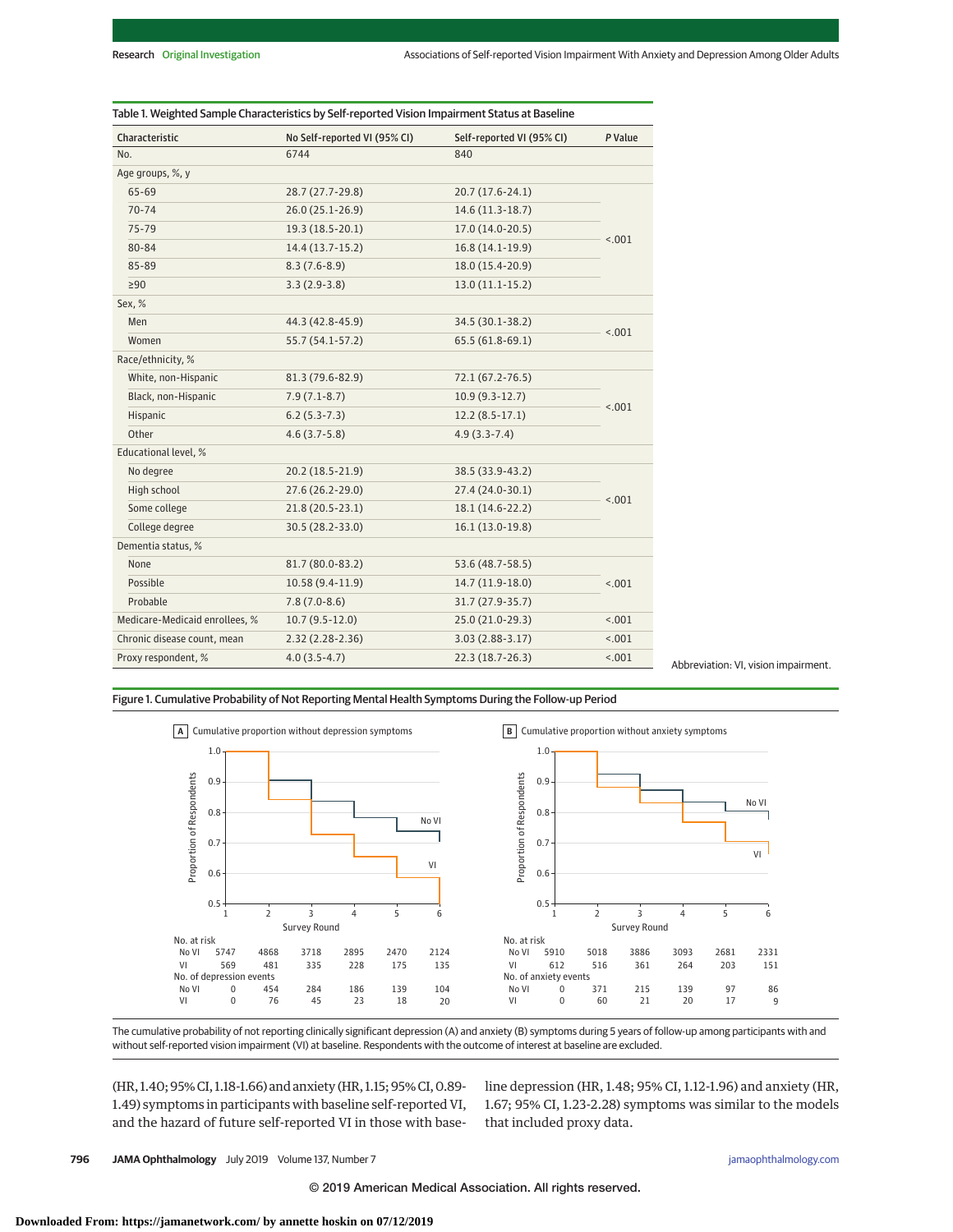#### Figure 2. Cumulative Probability of Not Reporting Vision Impairment (VI) During the Follow-up Period



The cumulative probability of not self-reporting VI during 5 years of follow-up among participants with and without clinically significant symptoms of depression (A) and anxiety (B) at baseline. Respondents with self-reported VI at baseline are excluded.

# Discussion

We found a significant longitudinal association between VI and symptoms of depression and anxiety. This association builds on findings from previous studies that were cross-sectional,  $5-8$  focused on a narrower population,<sup>9</sup> or were conducted outside of the United States.<sup>10-15,22</sup> Specifically, this study demonstrated that the association between self-reported VI and depression symptoms is bidirectional, and that anxiety symptoms may precede self-reported VI but that the reverse is not true. To our knowledge, this study is the first to investigate a longitudinal association between VI and anxiety symptoms in older US adults, and one of few to do so for depressive symptoms.  $9,16$  Accordingly, this study contributes to the understanding of the association between VI and mental health among older adults.

Previous investigations from other settings have yielded mixed results on the association between VI and anxiety. Studies from the United Kingdom, France, and Norway did not find evidence of an association between VI and anxiety.<sup>19,22,31</sup> However, each of these studies measured visual acuity and it is possible that self-reported VI may be a better indicator of the likelihood of mental health symptoms. In fact, Zhang et al<sup>5</sup> reported that severe depressive symptoms were significantly associated with self-reported VI, but not with visual acuity. Similarly, Yip et al<sup>32</sup> found that self-reported VI was more strongly associated than visual acuity with the likelihood of falls in older adults. These studies suggest that self-reported vision status may represent a unique and valuable construct for identifying individuals at risk for certain consequences of VI.

In a recent analysis using data from the 2011 round of NHATS,<sup>8</sup> researchers demonstrated a cross-sectional association between self-reported VI and mental health symptoms. They also showed that older adults with self-reported VI at baseline were more likely to have both persistent and new on-

set depression and anxiety symptoms at the 1-year follow-up interview, though they did not assess participants over more than 1 year and did not adjust for confounders in this analysis. The magnitude of the cross-sectional associations in their investigation (depressive symptoms: odds ratio, 1.52; anxiety symptoms: odds ratio, 1.51) were greater than the effect sizes in the present study for self-reported VI as a predictor but were similar to the effect sizes for the reverse pathway. Our research builds on previous studies like this one by estimating the hazard of future mental health symptoms over 5 years as a function of a respondent's vision status at baseline. We found a significant bidirectional association between self-reported VI and depression symptoms; although anxiety symptoms preceded self-reported VI, the reverse was not true. Future research should be done to confirm these findings in other large cohorts of older adults in the United States, as well as to analyze the longitudinal association between mental health and objective measures of visual function.

Carrière et al<sup>13</sup> found evidence for a bidirectional association between VI and depression in a French cohort, but no association with anxiety symptoms was identified in the same cohort.<sup>22</sup> To our knowledge, only 2 other large cohort studies have examined the longitudinal association between VI and depressive symptoms in a US population. Sloan et al<sup>16</sup> conducted a study using nationally representative panel survey data from adults 72 years and older. They found that there was a small but significant longitudinal association between decline in self-reported vision status and depressive symptoms. However, this study modeled depression symptom scores as a linear function rather than examining the presence or absence of clinically significant symptoms, and the investigators did not examine the reverse association of depressive symptoms with VI. In another investigation, Zheng et al<sup>9</sup> used data from the Salisbury Eye Evaluation study to determine the association between best-corrected visual acuity and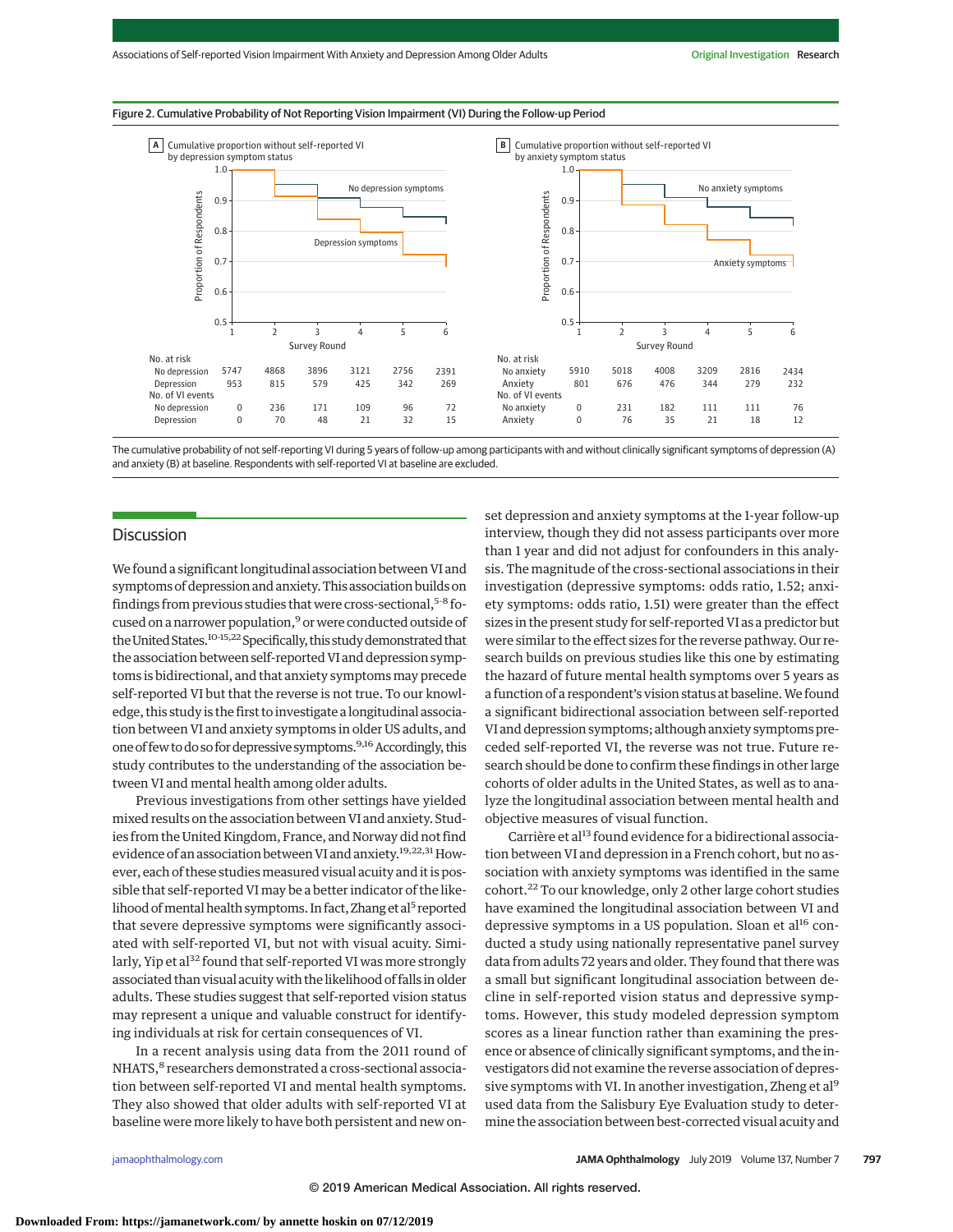|                          | Mental Health Outcomes, aHR (95% CI)                              |                     |
|--------------------------|-------------------------------------------------------------------|---------------------|
| Predictor                | Depression Symptoms <sup>b</sup><br>Anxiety Symptoms <sup>c</sup> |                     |
| No vision impairment     | 1 [Reference]                                                     | 1 [Reference]       |
| Vision impairment        | $1.33(1.15-1.55)$                                                 | $1.06(0.85 - 1.31)$ |
| Age, y                   |                                                                   |                     |
| 65-69                    | 1 [Reference]                                                     | 1 [Reference]       |
| $70 - 74$                | $0.98(0.75 - 1.29)$                                               | $1.16(0.80-1.70)$   |
| 75-79                    | $1.19(0.93-1.52)$                                                 | $1.25(0.86 - 1.83)$ |
| 80-84                    | $1.29(1.00-1.67)$                                                 | $1.18(0.83 - 1.67)$ |
| 85-89                    | $1.18(0.90-1.54)$                                                 | $1.41(0.98-2.04)$   |
| $\geq 90$                | $1.30(0.97 - 1.73)$                                               | $1.26(0.87 - 1.80)$ |
| Sex                      |                                                                   |                     |
| Men                      | $1.09(0.96 - 1.24)$                                               | $0.75(0.63 - 0.90)$ |
| Women                    | 1 [Reference]                                                     | 1 [Reference]       |
| Race/ethnicity           |                                                                   |                     |
| White                    | 1 [Reference]                                                     | 1 [Reference]       |
| <b>Black</b>             | $1.30(1.12-1.52)$                                                 | $1.06(0.88-1.31)$   |
| Hispanic                 | $1.24(0.96-1.60)$                                                 | $1.46(1.04-2.04)$   |
| Other                    | $1.34(1.01-1.78)$                                                 | $1.00(0.67 - 1.48)$ |
| <b>Educational level</b> |                                                                   |                     |
| No degree                | 1 [Reference]                                                     | 1 [Reference]       |
| High school degree       | $0.89(0.73 - 1.08)$                                               | $0.90(0.75 - 1.08)$ |
| Some college             | $0.75(0.61-0.91)$                                                 | $0.85(0.69-1.05)$   |
| College degree           | $0.58(0.47 - 0.71)$                                               | $0.61(0.49-0.77)$   |
| Medicare-Medicaid        | $1.59(1.32-1.92)$                                                 | $1.43(1.16-1.77)$   |
| enrollees                |                                                                   |                     |
| Dementia status          |                                                                   |                     |
| None                     | 1 [Reference]                                                     | 1 [Reference]       |
| Possible                 | $1.34(1.14-1.59)$                                                 | $1.51(1.18-1.94)$   |
| Probable                 | $1.80(1.54-2.10)$                                                 | $2.25(1.82 - 2.79)$ |
| Chronic disease count    | $1.24(1.18-1.29)$                                                 | $1.21(1.14-1.28)$   |
| Proxy respondent         | $1.78(1.48-2.15)$                                                 | $1.39(1.09-1.77)$   |

Table 2. Cox Proportional Hazards Regression Results Modeling the Development of Depression and Anxiety Symptoms Over 5 Years as a Function of Baseline Self-reported Vision Status<sup>a</sup>

Abbreviation: aHR, adjusted hazard ratio.

a Adjusted for age, sex, race/ethnicity, highest educational level, dementia status, number of chronic medical conditions, dual Medicaid-Medicare eligibility, and proxy respondent.

b Respondents with prevalent depression symptoms at baseline were excluded.

<sup>c</sup> Respondents with prevalent anxiety symptoms at baseline were excluded.

severe depression symptom scores.<sup>9</sup> In their study, higher severe depression symptoms scores at baseline were associated with worsening visual acuity over time, but the reverse was not true. Variations in study design could account for the different results between this study and ours. The study by Zheng et al<sup>9</sup> used data collected from 1993 to 2003 in a Marylandbased cohort, assessed objective visual acuity, and examined changes in ordinal severe depression symptom scores. In contrast, our study used nationally representative data collected from 2011 to 2016, relied on self-report of VI, and assessed the presence or absence of clinically significant depression and anxiety symptoms. We believe that our approach to modeling mental health symptoms may be more relevant to wellbeing and mental health because we used a validated thresh-

Table 3. Cox Proportional Hazards Regression Results Modeling the Development of Self-reported Vision Impairment Over 5 Years as a Function of Baseline Mental Health Symptoms<sup>a</sup>

|                |                           | Vision Impairment Outcomes, aHR (95% CI) <sup>b</sup> |                                         |  |
|----------------|---------------------------|-------------------------------------------------------|-----------------------------------------|--|
| Predictor      |                           | <b>Depression Symptoms</b><br>Model                   | <b>Anxiety Symptoms</b><br><b>Model</b> |  |
|                | Mental health<br>symptoms |                                                       |                                         |  |
|                | No symptoms               | 1 [Reference]                                         | 1 [Reference]                           |  |
|                | Symptoms                  | $1.37(1.08-1.75)$                                     | $1.55(1.19-2.02)$                       |  |
| Age, y         |                           |                                                       |                                         |  |
|                | 65-69                     | 1 [Reference]                                         | 1 [Reference]                           |  |
|                | $70 - 74$                 | $1.13(0.72 - 1.78)$                                   | $1.12(0.71-1.77)$                       |  |
|                | $75 - 79$                 | $1.40(0.94-2.10)$                                     | 1.38 (0.93-2.06)                        |  |
|                | 80-84                     | $1.73(1.18-2.52)$                                     | $1.71(1.17-2.51)$                       |  |
|                | 85-89                     | $1.98(1.38-2.84)$                                     | $1.99(1.41-2.79)$                       |  |
| 290            |                           | $2.32(1.59-3.37)$                                     | $2.26(1.55-3.28)$                       |  |
| Sex            |                           |                                                       |                                         |  |
| Men            |                           | $0.96(0.83-1.12)$                                     | $0.96(0.82 - 1.12)$                     |  |
|                | Women                     | 1 [Reference]                                         | 1 [Reference]                           |  |
| Race/ethnicity |                           |                                                       |                                         |  |
|                | White                     | 1 [Reference]                                         | 1 [Reference]                           |  |
|                | <b>Black</b>              | $1.38(1.18-1.62)$                                     | $1.41(1.19-1.66)$                       |  |
|                | Hispanic                  | $2.00(1.56 - 2.54)$                                   | $1.99(1.56 - 2.54)$                     |  |
|                | Other                     | $1.72(1.12-2.62)$                                     | $1.77(1.16-2.68)$                       |  |
|                | <b>Educational level</b>  |                                                       |                                         |  |
|                | No degree                 | 1 [Reference]                                         | 1 [Reference]                           |  |
|                | High school degree        | $0.76(0.59-0.97)$                                     | $0.77(0.60-0.98)$                       |  |
|                | Some college              | $0.88(0.70-1.10)$                                     | $0.89(0.71-1.11)$                       |  |
|                | College degree            | $0.66(0.52-0.85)$                                     | $0.67(0.52 - 0.85)$                     |  |
| enrollees      | Medicare-Medicaid         | $1.17(0.96 - 1.43)$                                   | $1.15(0.94-1.41)$                       |  |
|                | Dementia status           |                                                       |                                         |  |
|                | None                      | 1 [Reference]                                         | 1 [Reference]                           |  |
|                | Possible                  | $1.27(1.02 - 1.59)$                                   | $1.29(1.02 - 1.63)$                     |  |
|                | Probable                  | $1.97(1.61-2.42)$                                     | 1.92 (1.54-2.39)                        |  |
|                | Chronic disease count     | $1.13(1.08-1.18)$                                     | $1.12(1.07-1.17)$                       |  |
|                | Proxy respondent          | $2.55(2.05-3.18)$                                     | $2.65(2.15-3.27)$                       |  |

Abbreviation: aHR, adjusted hazard ratio.

<sup>a</sup> Adjusted for age, sex, race/ethnicity, highest educational level, dementia status, number of chronic medical conditions, dual Medicaid-Medicare eligibility, and proxy respondent.

**b** Respondents with prevalent self-reported vision impairment at baseline were excluded.

old to determine the presence or absence of symptoms that have a high sensitivity and specificity for clinical disorders.<sup>17</sup>

Despite research on the topic, it is still not fully clear why individuals with self-reported VI appear to be more likely to have emotional and behavioral symptoms or why emotional and behavioral symptoms are associated with increases in the risk of self-reported VI. Some have hypothesized that the effect of VI on mental health is due to difficulty adapting to changes in daily activities and future goals, although there is also evidence that this effect may be mitigated by strong social support.<sup>3</sup> Individuals with mental health symptoms at baseline could be at higher risk for developing vision problems if they are less likely to seek eye care or are more likely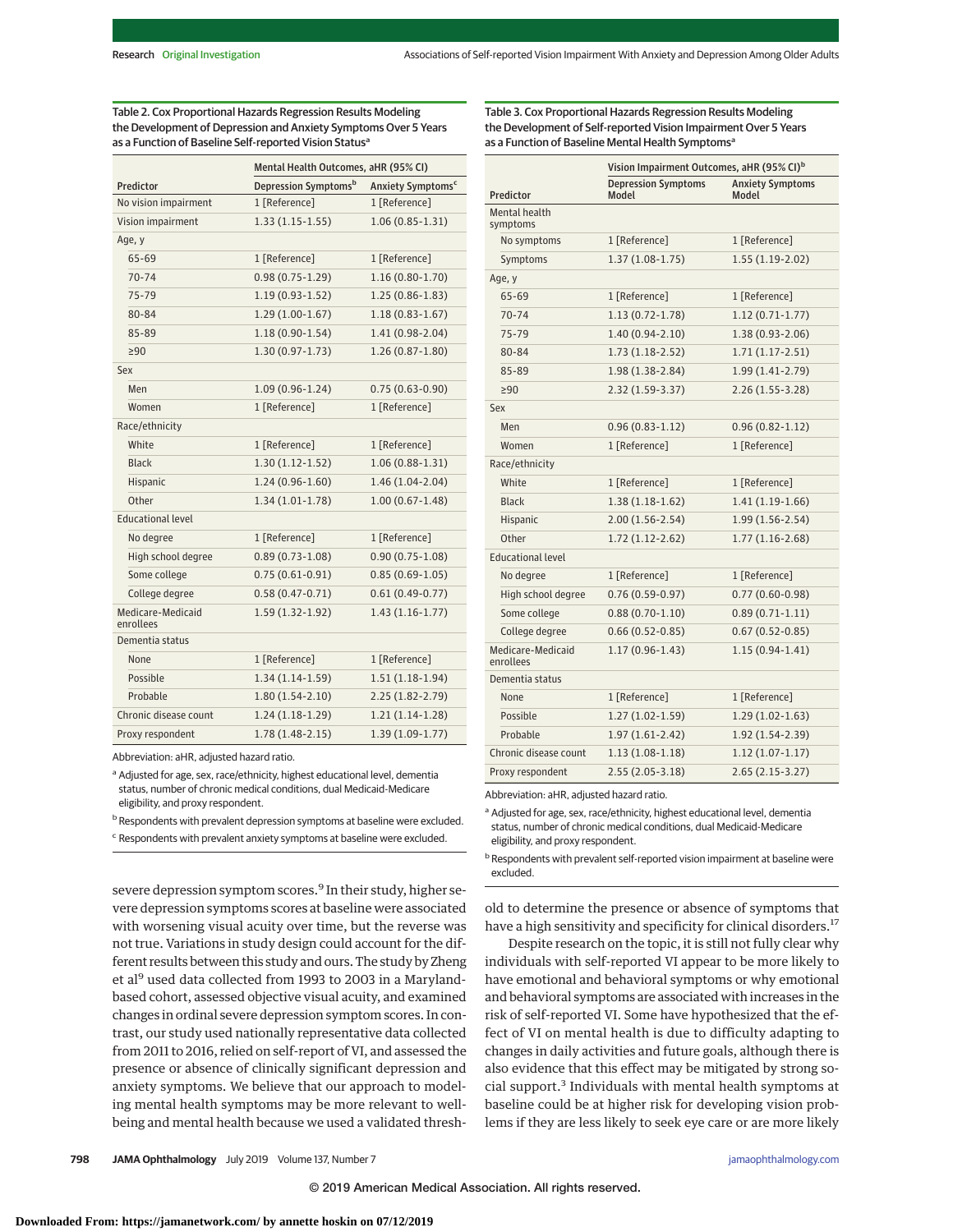to have other risk factors for VI (eg, poor diet, medical comorbidities).33 In addition, some individuals may be aware that they have strong risk factors for vision loss (eg, diabetes, family history) or have been diagnosed with a progressive ocular condition (eg, age-related macular degeneration, glaucoma), which in either case may cause baseline depression or anxiety symptoms before causing VI years later. It is also important to recognize that some individuals with mental health conditions will become visually impaired independent of their mental health, and vice versa.

In a prior study, researchers found that the association between poor vision and depressive symptoms could be attenuated through an integrated vision rehabilitation and mental health program.<sup>34</sup> This finding suggests that the association between these conditions may be modifiable.<sup>35</sup> Consequently, eye care clinicians should be aware of the associations between vision and mental health and provide referrals to address the mental health needs of their patients when appropriate. Future studies are needed to clarify more fully the nature of any causal association between VI, depression, and anxiety. However, the present study, with its longitudinal perspective, contributes to this effort.

## Strengths and Limitations

There were a number of strengths to this study. We used data from a nationally representative panel study that provided annual measures of self-reported VI and mental health symptoms in older adults. Our predictors and outcomes were measured using the same testing protocol each year, which provided internal measurement consistency. The measures of mental health symptoms in NHATS have been validated and are clinically relevant, with a high sensitivity and specificity for detecting clinical depression and anxiety disorders.17,18 In addition, this study provides what we believe to be novel data on the longitudinal association between self-reported VI and anxiety in older US adults.

Our study also had several limitations. Data were based on self-report, which can be subject to recall and social desirability biases. Although self-reported vision status has been widely used in previous population-based studies,<sup>36-39</sup> there could be a confounding effect of personality type on the association between self-reported VI and depression.<sup>40</sup> Therefore, future work should investigate the associations between mental health, self-reported VI, and objectivelymeasured visual function (eg, visual acuity, visual fields, contrast sensitivity) in this population. In addition, the questions used to assess VI in NHATS relate to central vision and therefore do not account for the effect of peripheral field loss; this limitation could have resulted in misclassification that would have likely biased results toward the null hypothesis. Although the PHQ-2 and GAD-2 are validated screening tools, they do not provide a clinical diagnosis; therefore, we were not able to determine the association between self-reported VI and actual depression and anxiety disorders. In addition, the groups with and without VI were significantly different at baseline with respect to demographic, socioeconomic, and clinical factors; this finding was anticipated based on existing literature $41-43$  and we adjusted for these factors in our statistical models.

# **Conclusions**

This study provides evidence for a longitudinal association between VI and clinically significant symptoms of mental illness. Additional investigations are needed to confirm this finding and establish whether a causal association exists. Given the results of this nationally representative study, eye care clinicians may consider incorporating mental health screening into their assessment of older patients with vision loss, while primary care clinicians could consider emphasizing vision screening for patients with mental health symptoms. Moreover, clinicians and researchers should continue developing and testing strategies, including innovative models of geriatrics care, to identify and treat the substantial burden of comorbid VI and mental health symptoms in older adults.

## ARTICLE INFORMATION

**Accepted for Publication:** March 5, 2019. **Published Online:** May 16, 2019.

doi[:10.1001/jamaophthalmol.2019.1085](https://jama.jamanetwork.com/article.aspx?doi=10.1001/jamaophthalmol.2019.1085&utm_campaign=articlePDF%26utm_medium=articlePDFlink%26utm_source=articlePDF%26utm_content=jamaophthalmol.2019.1085)

**Author Contributions:** Dr Ehrlich had full access to all of the data in the study and takes responsibility for the integrity of the data and the accuracy of the data analysis.

Concept and design: Frank, Stagg, Ehrlich. Acquisition, analysis, or interpretation of data: All authors.

Drafting of the manuscript: Frank, Xiang, Ehrlich. Critical revision of the manuscript for important intellectual content: All authors. Statistical analysis: Frank, Xiang, Ehrlich. Obtained funding: Ehrlich. Supervision: Stagg, Ehrlich.

**Conflict of Interest Disclosures:** Dr Ehrlich reported grants from National Institutes of Health, grants from Lighthouse Guild, and grants from Research to Prevent Blindness during the conduct of the study. No other disclosures were reported.

**Funding/Support:** This research was supported by grant K23 EY027848 from the National Eye Institute (Dr Ehrlich), a grant from Lighthouse Guild to the Department of Ophthalmology and Visual Sciences at the University of Michigan, and an unrestricted grant from Research to Prevent Blindness to the Department of Ophthalmology and Visual Sciences at the University of Michigan.

**Role of the Funder/Sponsor:** The funding organizations had no role in the design and conduct of the study; collection, management, analysis, and interpretation of the data; preparation, review, or approval of the manuscript; and decision to submit the manuscript for publication.

#### **REFERENCES**

**1**. Bourne RRA, Flaxman SR, Braithwaite T, et al; Vision Loss Expert Group. Magnitude, temporal trends, and projections of the global prevalence of blindness and distance and near vision impairment: a systematic review and meta-analysis. Lancet Glob Health. 2017;5(9):e888-e897. doi[:10.1016/S2214-](https://dx.doi.org/10.1016/S2214-109X(17)30293-0) [109X\(17\)30293-0](https://dx.doi.org/10.1016/S2214-109X(17)30293-0)

**2**. World Health Organization. Mental health of older adults—fact sheet. World Health Organization Media Centre. [http://www.who.int/mediacentre/](http://www.who.int/mediacentre/factsheets/fs381/en/) [factsheets/fs381/en/.](http://www.who.int/mediacentre/factsheets/fs381/en/) Published December 12, 2017. Accessed October 1, 2018.

**3**. Wahl H-W. The psychological challenge of late-life vision impairment: concepts, findings, and practical implications.J Ophthalmol. 2013;2013: 278135. doi[:10.1155/2013/278135](https://dx.doi.org/10.1155/2013/278135)

**4**. Vos T, Abajobir AA, Abate KH, et al; GBD 2016 Disease and Injury Incidence and Prevalence Collaborators. Global, regional, and national incidence, prevalence, and years lived with disability for 328 diseases and injuries for 195 countries, 1990-2016: a systematic analysis for the Global Burden of Disease Study 2016. Lancet. 2017; 390(10100):1211-1259. doi[:10.1016/S0140-6736\(17\)](https://dx.doi.org/10.1016/S0140-6736(17)32154-2) [32154-2](https://dx.doi.org/10.1016/S0140-6736(17)32154-2)

**5**. Zhang X, Bullard KM, Cotch MF, et al. Association between depression and functional vision loss in persons 20 years of age or older in the United States, NHANES 2005-2008. JAMA Ophthalmol.